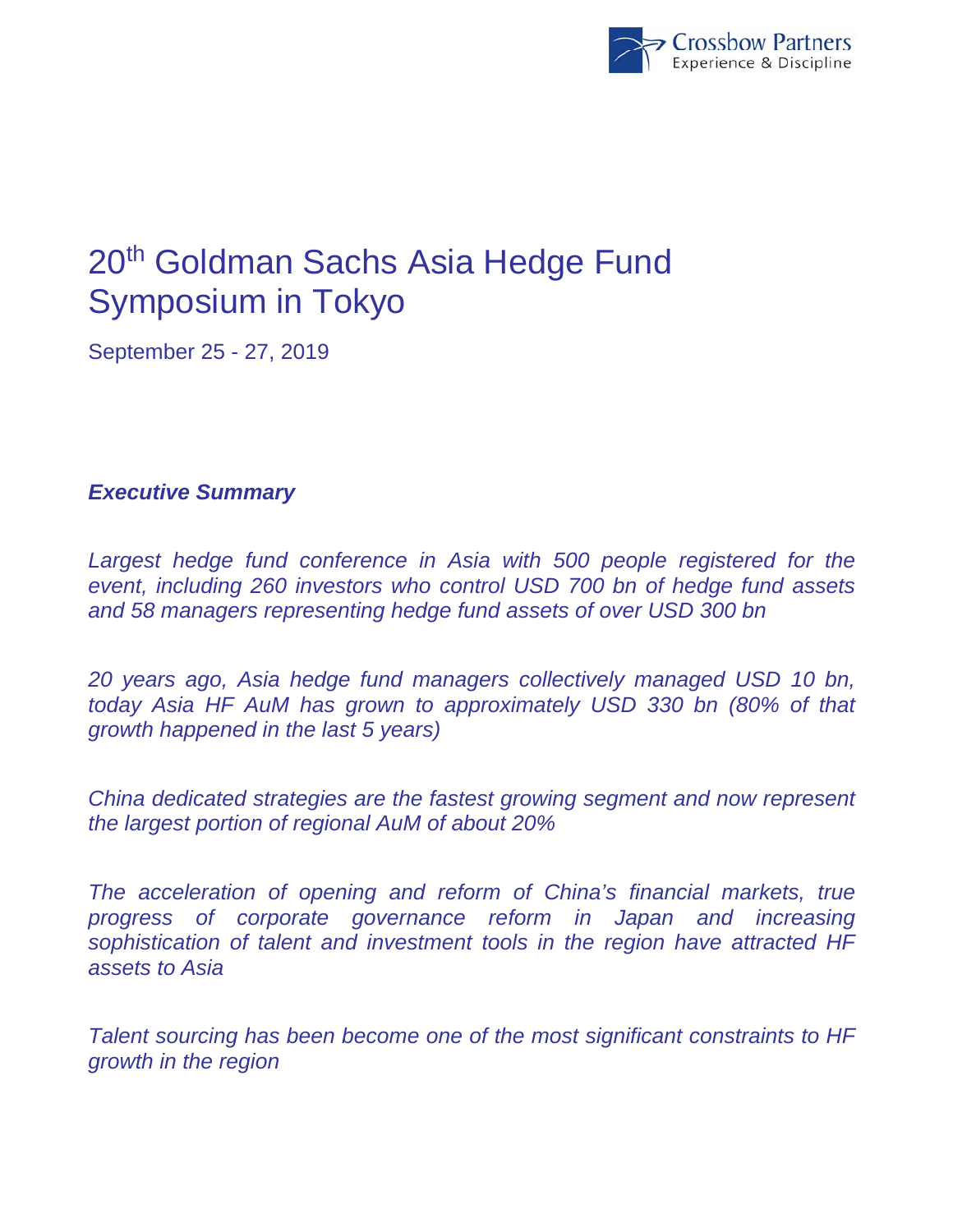

## **Japan: General Market Observations**

Japan remains the only developed market where index gains since 2012 have been solely driven by earnings growth. Despite the strong performance, Japanese equities still trade cheaper than their US and European counterparts on a forward P/E basis. According to Factset, the forward P/E ratio for Japan (Topix) stood at 15x, versus 18x for S&P500 at end of November 2019. When comparing the different drivers of stock returns, one gets very interesting results. As can be seen on the following chart, the entire advance in Japanese stocks can be attributed to earnings growth, while valuations have contracted during the same time period. This is contrary to the US or Europe, where multiple expansion has been a significant driver of stock returns.



Source: Goldman Sachs

Even on a price-to-book ratio, Japanese stocks appear cheap with 46% of the firms in the Topix Index trading below book value, compared to just 3% and 10% for the US and European markets, respectively. In the first eight months of 2019, Japanese equities have been lagging other developed markets, but at the end of August, Japanese stocks started catching up, rallying almost 20% since then.



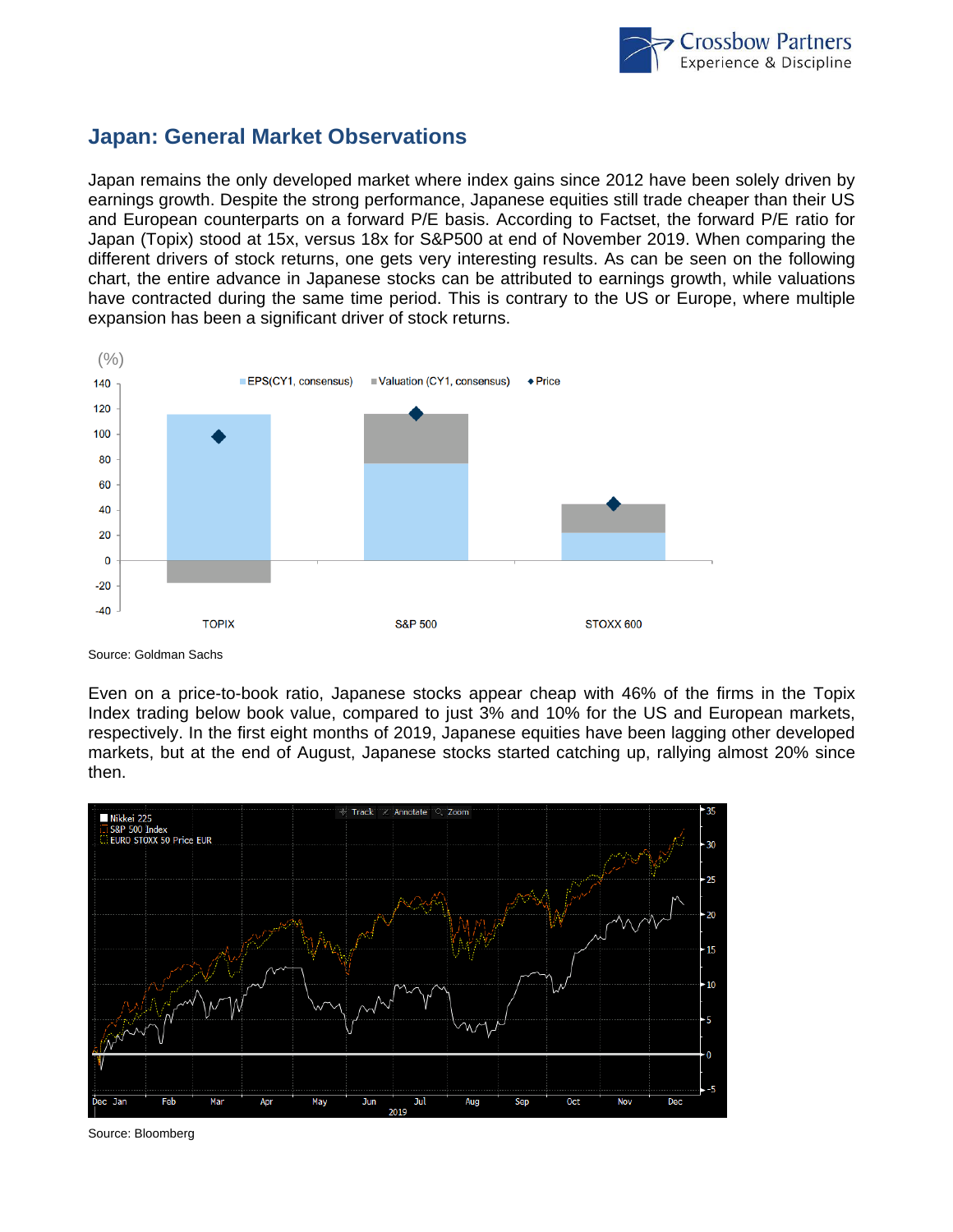

The underperformance in 2019 was mainly driven by headwinds including the intensifying trade war between the USA and China, weaker global growth, JPY appreciation, earnings disappointments, and VAT hike concerns. However, looking ahead to 2020, most of these factors are likely to reverse, as easy monetary conditions are likely to remain throughout 2020 and the peak of the US-China trade war is behind us. Weak global growth hit Japanese exports in 2019, but capex and consumption have been resilient, and domestic demand will likely remain as the key growth driver. About 2/3 of Japanese GDP is driven by private domestic demand (i.e. consumption and capex) vs. just 16% by exports. Additional easing from the BoJ is unlikely at this moment, but the government approved a fiscal package in the equivalent of USD 120 bn to mainly finance the repair of damage caused by typhoon Hagibis, which was the worst storm to hit the country in decades.

In 2019, the main sellers of Japanese equities have been foreigners and individuals/investment trusts, amounting to a total of JPY 4.2 tr (=USD 39 bn). As a hedge fund pointed out during a meeting, foreigners have sold everything what they had accumulated since the start of Abenomics and the potential downside due to more foreigners selling is very limited. On the other side, the BoJ and corporates have been steady buyers of Japanese equities. Corporates announced record amounts of buyback programs in 2019. Corporates together with the BoJ will likely continue to be the largest source of equity demand. The following chart shows the accumulated net purchases by different investor groups since the start of 2017.



Source: JP Morgan

Given higher conviction about global growth, a weaker JPY and hopes of a US-China trade deal, foreigners have aggressively started buying Japanese equities in the  $4<sup>th</sup>$  quarter. BofA's Global Fund Managers Survey draws a similar picture. After two years of steady reductions to Japanese equities, global fund managers have finally started increasing their allocations to Japanese equities in the last couple of months. Still, only 6% of fund managers from the latest BofA Global Fund Manager Survey are currently overweight Japanese equities.